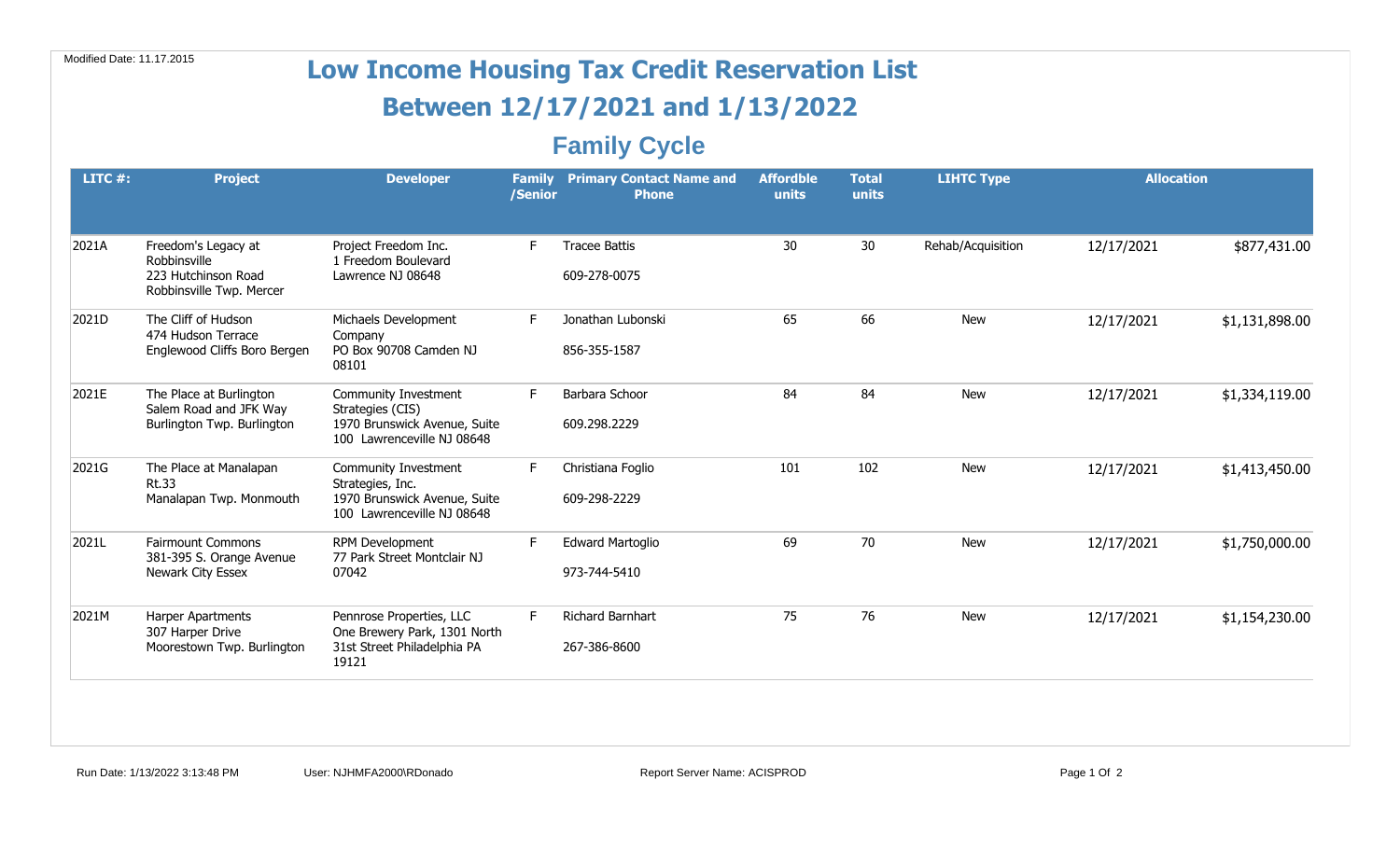| LITC $#$ :                    | <b>Project</b>                                                                                 | <b>Developer</b>                                                                                               | <b>Family</b><br>/Senior | <b>Primary Contact Name and</b><br><b>Phone</b> | <b>Affordble</b><br>units | <b>Total</b><br>units | <b>LIHTC Type</b> | <b>Allocation</b> |                 |
|-------------------------------|------------------------------------------------------------------------------------------------|----------------------------------------------------------------------------------------------------------------|--------------------------|-------------------------------------------------|---------------------------|-----------------------|-------------------|-------------------|-----------------|
| 20210                         | Davenport Village<br>301 Davenport Avenue #101-<br>108<br>Hainesport Twp. Burlington           | Diocesan Housing Services<br>Coroporation of the Diocese of<br>Camden<br>1845 Haddon Avenue Camden<br>NJ 08103 | F.                       | James Reynolds<br>856.342.4130                  | 72                        | 72                    | New/Rehab         | 12/17/2021        | \$1,035,000.00  |
| 2021P                         | <b>Texas Avenue Homes</b><br>2495 Brunswick Pike<br>Lawrence Twp. Mercer                       | RPM Development, LLC<br>77 Park Street Montclair NJ<br>07042                                                   |                          | <b>Edward Martoglio</b><br>973-744-5410         | 53                        | 54                    | New               | 12/17/2021        | \$891,332.00    |
| 2021S                         | The Vista at Old Bridge<br>Marlboro Road and E. Greystone<br>Road<br>Old Bridge Twp. Middlesex | Richman Development<br>Corporation<br>340 Pemberwick Rd.<br>Greenwich CT 06831                                 |                          | Kristin Miller<br>203-869-0900                  | 72                        | 73                    | <b>New</b>        | 12/17/2021        | \$1,050,000.00  |
| 2021V                         | Willows at Spruce Run<br>1730 Rt. 31<br>Clinton Twp. Hunterdon                                 | Ingerman Development<br>Company, LLC<br>5 Powell Lane Collingswood NJ<br>08108                                 |                          | Brad Ingerman<br>856.662.1730                   | 80                        | 146                   | <b>New</b>        | 12/17/2021        | \$1,480,000.00  |
| 2021Y                         | Chatham Family Apartments<br>522 Southern Blvd<br>Chatham Twp. Morris                          | Walters-Cornerstone<br>Development LLC<br>21 E. Euclid Ave, #200<br>Haddonfield NJ 08033                       |                          | <b>Edward Walters</b><br>609.607.9500           | 62                        | 63                    | <b>New</b>        | 12/17/2021        | \$964,799.00    |
| <b>GRAND</b><br><b>TOTALS</b> | Projects: 11                                                                                   |                                                                                                                |                          |                                                 | 763                       | 836                   |                   |                   | \$13,082,259.00 |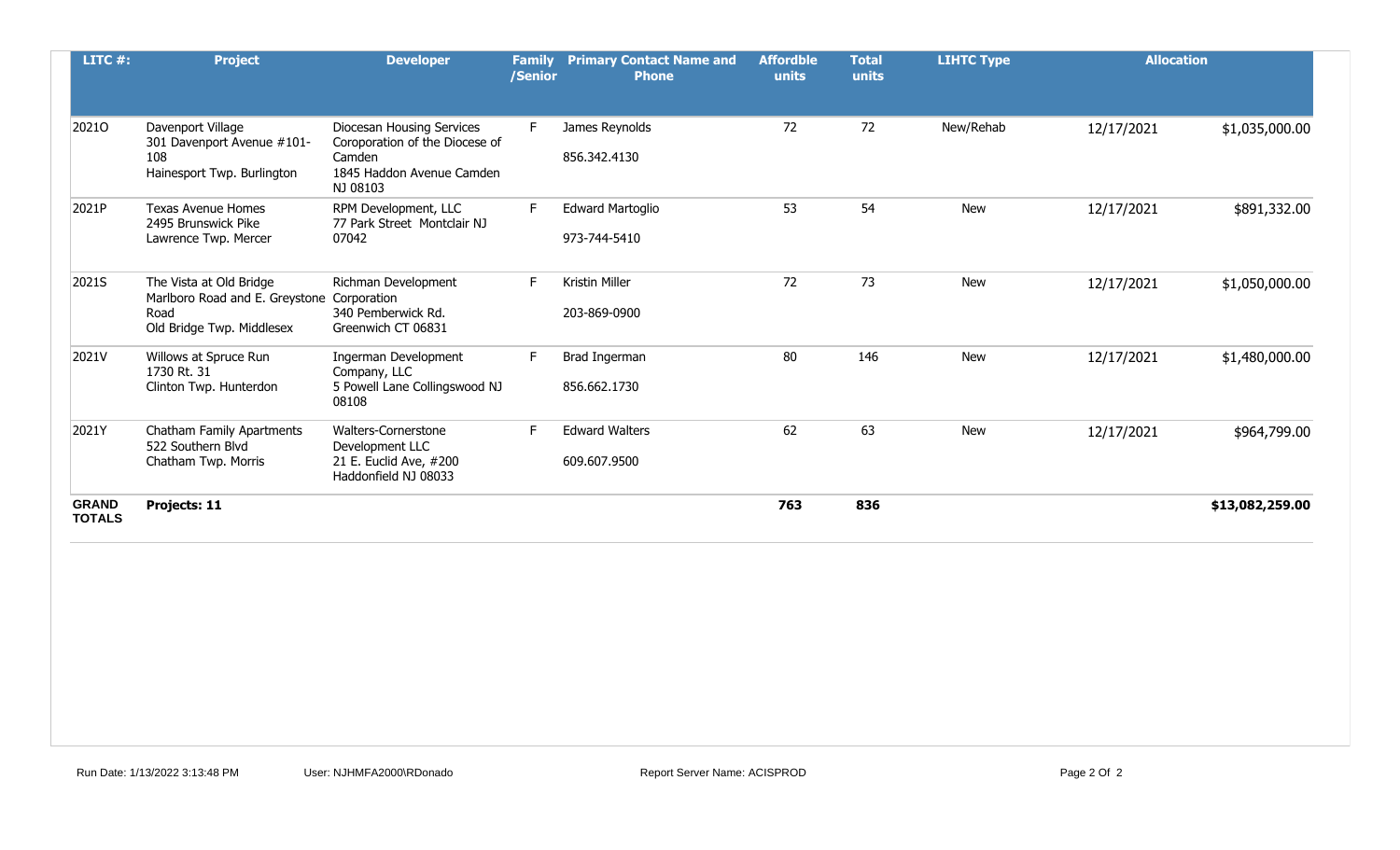| Modified Date: 11.17.2015     |                                                                                                            |                                                                                                        |                          | <b>Low Income Housing Tax Credit Reservation List</b> |                           |                       |                   |                   |                |
|-------------------------------|------------------------------------------------------------------------------------------------------------|--------------------------------------------------------------------------------------------------------|--------------------------|-------------------------------------------------------|---------------------------|-----------------------|-------------------|-------------------|----------------|
|                               |                                                                                                            |                                                                                                        |                          | Between 12/17/2021 and 1/13/2022                      |                           |                       |                   |                   |                |
|                               |                                                                                                            |                                                                                                        |                          | <b>Senior Cycle</b>                                   |                           |                       |                   |                   |                |
| LITC $#$ :                    | <b>Project</b>                                                                                             | <b>Developer</b>                                                                                       | <b>Family</b><br>/Senior | <b>Primary Contact Name and</b><br><b>Phone</b>       | <b>Affordble</b><br>units | <b>Total</b><br>units | <b>LIHTC Type</b> | <b>Allocation</b> |                |
| 2021AB                        | Newcomb Phase II<br>66 South State Street<br>Vineland City Cumberland                                      | Eastern Pacific Development<br>1181 East Landis Avenue,<br>Suite 6 Vineland NJ 08361                   | S.                       | Hans Lampart<br>856-305-6497                          | 70                        | 70                    | <b>New</b>        | 12/17/2021        | \$250,000.00   |
| 2021AE                        | Fair Share Senior Housing,<br>Phase II<br>121 Ark Road<br>Mount Laurel Twp. Burlington                     | Fair Share Housing<br>Development Inc<br>1 Ethel Lawrence Boulevard<br>Mount Laurel NJ 08054           | S                        | Peter O'Connor<br>856-439-9901                        | 58                        | 58                    | <b>New</b>        | 12/17/2021        | \$928,000.00   |
| 2021H                         | Heritage Village at Wall<br>Holly Blvd<br>Wall Twp. Monmouth                                               | Community Investment<br>Strategies, Inc.<br>1970 Brunswick Avenue, Suite<br>100 Lawrenceville NJ 08648 | S                        | Christiana Foglio<br>609-298-2229                     | 83                        | 84                    | <b>New</b>        | 12/17/2021        | \$1,326,197.00 |
| 2021I                         | Cramer Hill Senior<br>N. 24th St.,<br>N. 25th St., Harrison Ave. &<br>Pierce<br>Ave.<br>Camden City Camden | Michaels Development<br>Company<br>PO Box 90708 Camden NJ<br>08101                                     | S                        | Nicholas Cangelosi<br>856.355.1573                    | 54                        | 55                    | <b>New</b>        | 12/17/2021        | \$1,172,611.00 |
| 2021J                         | Montgomery Senior Housing<br>100 Headquarters Park Drive<br>Montgomery Twp. Somerset                       | RPM Development, LLC<br>77 Park Street Montclair NJ<br>07042                                           | S                        | <b>Edward Martoglio</b><br>973-744-5410               | 70                        | 71                    | <b>New</b>        | 12/17/2021        | \$1,281,826.00 |
| <b>GRAND</b><br><b>TOTALS</b> | Projects: 5                                                                                                |                                                                                                        |                          |                                                       | 335                       | 338                   |                   |                   | \$4,958,634.00 |
|                               |                                                                                                            |                                                                                                        |                          |                                                       |                           |                       |                   |                   |                |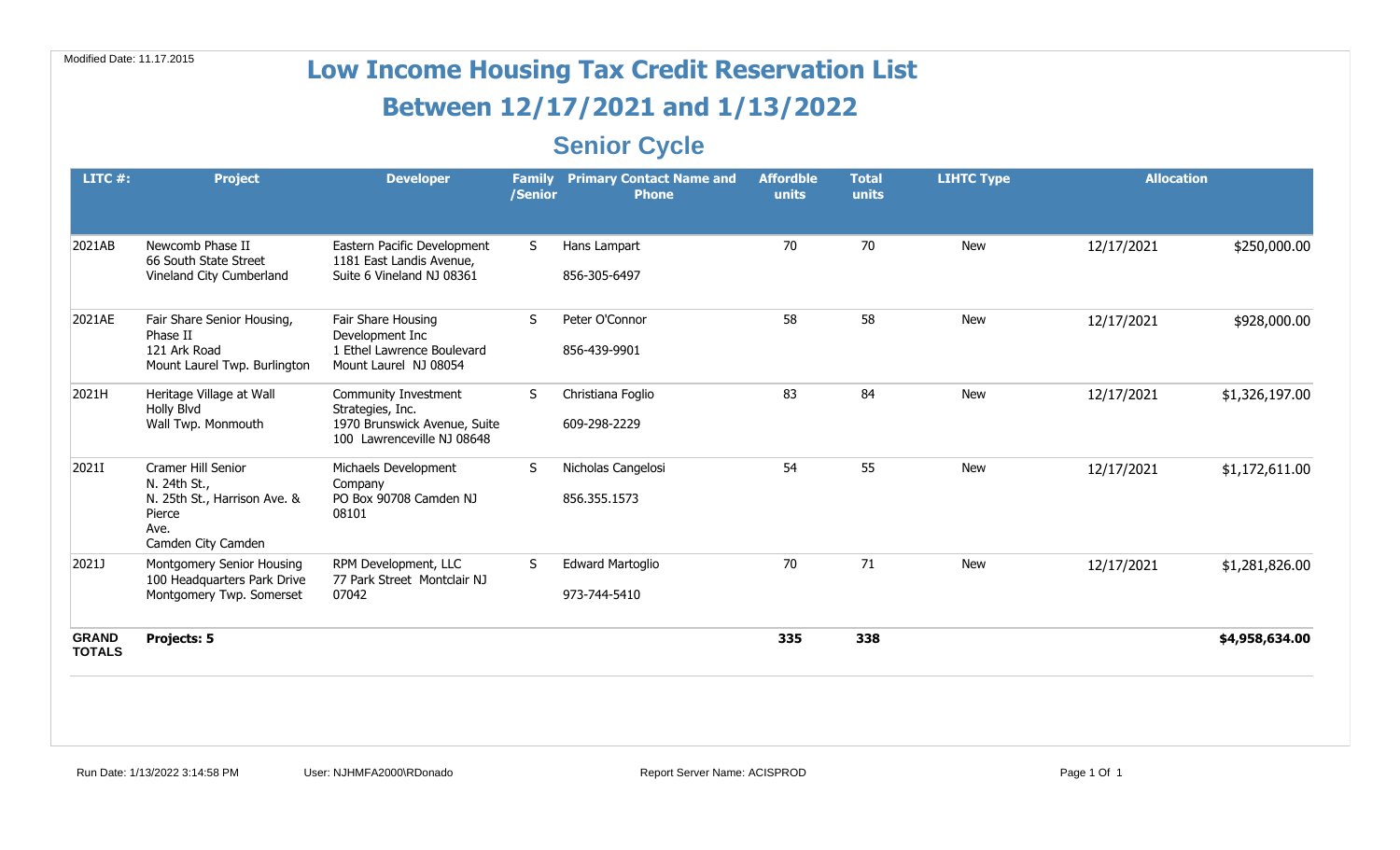# Modified Date: 11.17.2015 **Low Income Housing Tax Credit Reservation List**

## **Between 12/17/2021 and 1/13/2022**

## **Supported Housing Cycle**

| LITC $#$ :                    | <b>Project</b>                                                                                         | <b>Developer</b>                                                                              | <b>Family</b><br>/Senior | <b>Primary Contact Name and</b><br><b>Phone</b> | <b>Affordble</b><br>units | <b>Total</b><br>units | <b>LIHTC Type</b> | <b>Allocation</b> |                |
|-------------------------------|--------------------------------------------------------------------------------------------------------|-----------------------------------------------------------------------------------------------|--------------------------|-------------------------------------------------|---------------------------|-----------------------|-------------------|-------------------|----------------|
| 2021B                         | Project Freedom Village at<br><b>Historic Roebling</b><br>2135 Route 130<br>Burlington Twp. Burlington | Project Freedom Inc.<br>1 Freedom Boulevard<br>Lawrence NJ 08648                              |                          | Tim Doherty<br>609-448-2998                     | 72                        | 72                    | New               | 12/17/2021        | \$1,400,000.00 |
| 2021R                         | South Orange Commons<br>41 West 3rd Street<br>South Orange Twp. Essex                                  | <b>BCUW/Madeline</b><br>c/o Bergen County United<br>Way, 6 Forrest Avenue<br>Paramus NJ 07849 |                          | Tom Toronto<br>2012914051                       | 26                        | 26                    | New               | 12/17/2021        | \$547,988.00   |
| 2021T                         | Willows at Saddle Brook<br>435 N. Midland Avenue<br>Saddle Brook Twp. Bergen                           | Saddle Brook Urban Renewal<br>Associates, LLC<br>1129 N. Caroline St Baltimore<br>MD 21213    |                          | Sean Closkey<br>215-574-5808                    | 58                        | 58                    | New               | 12/17/2021        | \$1,183,400.00 |
| <b>GRAND</b><br><b>TOTALS</b> | Projects: 3                                                                                            |                                                                                               |                          |                                                 | 156                       | 156                   |                   |                   | \$3,131,388.00 |